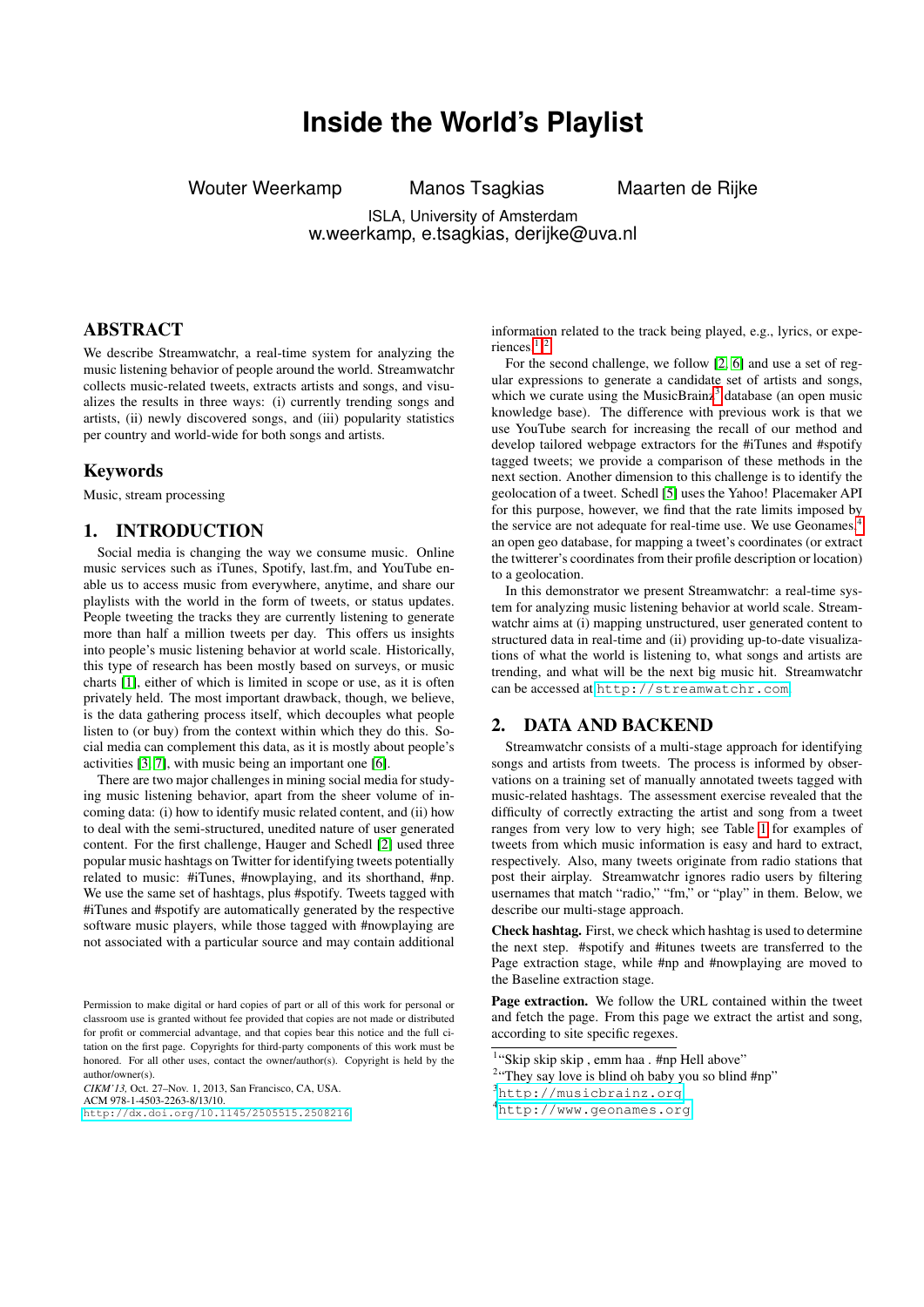#### <span id="page-1-0"></span>Table 1: Examples tweets from which music information is easy and hard to extract.

| Easy                                                        |
|-------------------------------------------------------------|
| #nowplaying Richard Marx - Angelia                          |
| #np funeral for a friend/love lies bleeding - dream theatre |
| #nowplaying Hey Soul Sister-Train                           |

*Hard* (with answers)

They say love is blind oh baby you so blind. #np (G-Dragon - That xx)

When you feel my heat Look into my eyes It's where my demons hide It's where my demons hide Don't get too close It's dark inside #np (Imagine Dragons - Demons)

you got mud on your face you big disgrace somebody better put you back into your place #np #queen #wewillrockyou (Queen - We will rock you)

Baseline extraction. If a tweet matches certain basic regexes, we use these to extract candidate artist and song. These candidates are then issued to MusicBrainz and if a match is found on the combination of artist and song, we store this result. If not, or if the regexes do not match anything, we continue to the next stage.

YouTube extraction. Based on the observation that people often refer to songs using lyrics, misspelled names, or other ways of "creative" writing, we need a large, music-related resource with usergenerated content, rather than a generic resource such as Wikipedia (that can be used to provide semantics to arbitrary tweets [\[4\]](#page-2-6)). YouTube fits this description, as it is one of the main platforms for music (video) dissemination, in which each video comes with usergenerated metadata (e.g., lyrics, comments, tags). We use the full tweet as query to YouTube, filter the results by category (Music), and retrieve the top 10 results. We then use regexes to extract candidate artists and songs from all results and rank these by weighted frequency (first result is more important than result 10). We move down the ranked list and try to match combinations of candidates (as song and artist) in MusicBrainz. In case a match is found, we store the result, otherwise we move to the final step.

Fuzzy extraction. In case we cannot find an exact match in Music-Brainz, we look for a matching artist in our candidate list from the YouTube extraction stage. Having found an artist, we use the other top candidate as song, even though we might not be able to match it in MusicBrainz.

The multi-stage approach ensures an efficient approach by starting with fast methods (Page and Baseline) and only moving to more expensive methods if the fast methods fail.

To develop and test our extraction pipeline we need a set of annotated tweets. To this end we manually annotate two sets of tweets, which contain the hashtags  $#np$  and  $#now playing.<sup>5</sup>$  $#now playing.<sup>5</sup>$  $#now playing.<sup>5</sup>$  We ignore the other hashtags as they depend solely on the Page extraction step, which is too basic to fail. From the two sets of tweets one is used as training and development set (consisting of 250 tweets) and the other set is used as test set (200 tweets). For all tweets we identify the song title and artists, including their MusicBrainz identifier. Tweets for which either the song, the artist, or both are missing are annotated with "UNK" for the particular field.

To test the various extraction methods we apply our complete pipeline to the tweets in the test set and record the extracted information and the method that is responsible for this information. Table [2](#page-1-1) shows the results from the extraction methods. If a tweet is

<span id="page-1-1"></span>Table 2: Test results in Precision, Recall, and F-measure of three extraction methods and their combination (All) for songs (top) and artists (bottom). Recall is measured over the number of tweets offered to the method (e.g., YouTube only processes tweets that Baseline could not resolve).

| Method          | <b>Tweets</b> | P      | R      | F      |
|-----------------|---------------|--------|--------|--------|
| Songs           |               |        |        |        |
| <b>Baseline</b> | 29/200        | 0.9655 | 0.1400 | 0.2445 |
| YouTube         | 96/171        | 0.7188 | 0.4035 | 0.5169 |
| Fuzzy           | 41/75         | 0.3902 | 0.2133 | 0.2758 |
| All             | 166/200       | 0.6807 | 0.5650 | 0.6175 |
| <i>Artists</i>  |               |        |        |        |
| <b>Baseline</b> | 29/200        | 0.9655 | 0.1400 | 0.2445 |
| YouTube         | 96/171        | 0.7396 | 0.4152 | 0.5318 |
| Fuzzy           | 41/75         | 0.5610 | 0.3067 | 0.3966 |
| All             | 166/200       | 0.7349 | 0.6100 | 0.6667 |

annotated with "UNK" but a method assigned a real band or song, it is listed as an error.

The results show what we expected to find: the Baseline method performs extremely well on precision, missing only one of the 29 extracted song and artist pairs. At the same time, this method is only capable of processing 14.5% of all tweets (29 out of 200). Most previous work on Twitter and music (e.g., [\[2,](#page-2-4) [5,](#page-2-5) [6\]](#page-2-3)) only report on using regular expressions on tweets to extract information. Our analysis suggests this leads to a significant loss in information.

For those tweets for which regular expressions fail, we apply our YouTube-based method. We find an increase of recall compared to the baseline, combined with a drop in precision. This method is capable of dealing with almost half of the total number of tweets, and more than half of the tweets offered to this method. The precision of this method remains fairly high, something which does not hold for the Fuzzy method. This method shows a substantial drop in precision, especially for song titles. However, because of the relatively high recall its F-measure is still higher than that of the Baseline method.

Finally, if we combine the methods into our complete pipeline (All), we obtain the highest recall and F-measure scores for both song title and artist name extraction.

Statistics To show the amount of data processed by Streamwatchr, we report on statistics collected between July 24–29, 2013 (5 days). In total we processed 2.2m music-related tweets. For 838k tweets (38%) we could not extract an artist and/or a song. For the remainder, 19k tweets (0.9%) were resolved by the Page extractor; 374k tweets (17%) by the Baseline extractor, and 964k tweets (44%) by the YouTube extractor (incl. Fuzzy).

## 3. INTERACTIONS AND VISUALIZATIONS

The extraction of song titles and artists is only a necessary step in our demonstrator to support four types of analyses. In this section we discuss four functions our demonstrator offers to gain insights in the listening behavior of people: *charts*, *currently popular*, *discovery*, and *geo analysis*.

Charts One of the obvious functions our demonstrator offers are charts. We collect statistics for both songs and individual artists on an hourly basis, which allows us to plot the number of plays at a fairly detailed level. By aggregating the data, we can show plots for any time period at any detail level (e.g., per month or per year).

<sup>5</sup>Available on the Streamwatchr website.